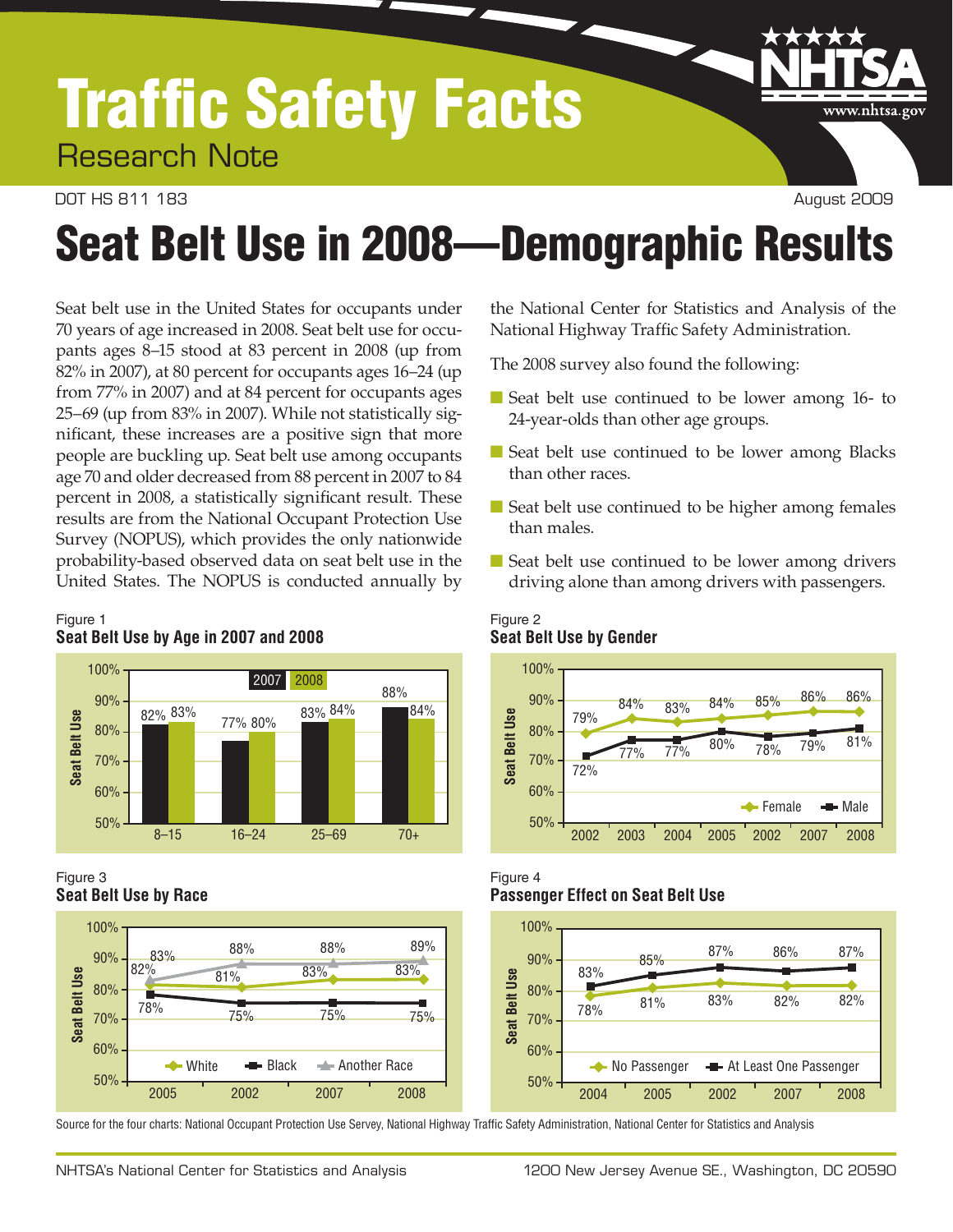Seat belt use nationwide was 83 percent in 2008, a slight gain from the 2007 use rate of 82 percent. This research note presents the demographic breakouts of the 83 percent national rate. For information of the 2008 use rates in terms of region, vehicle type, etc., please see the companion publication "Seat Belt Use in 2008—Overall Results," which is available at [http://www-nrd.nhtsa.](http://www-nrd.nhtsa.dot.gov/CMSWeb/index.aspx) [dot.gov/CMSWeb/index.aspx](http://www-nrd.nhtsa.dot.gov/CMSWeb/index.aspx).

#### Table 1

**Passenger Vehicle Occupant Seat Belt Use by Demographic and Other Characteristics** 

|                                                        |                             | 2007                                                               | 2008                        |                                                                    | 2007-2008 Change                             |                                                            |
|--------------------------------------------------------|-----------------------------|--------------------------------------------------------------------|-----------------------------|--------------------------------------------------------------------|----------------------------------------------|------------------------------------------------------------|
| Occupant Group <sup>1</sup>                            | <b>Belt Use<sup>2</sup></b> | <b>Confidence That Use Is</b><br>High or Low in Group <sup>3</sup> | <b>Belt Use<sup>2</sup></b> | <b>Confidence That Use Is</b><br>High or Low in Group <sup>3</sup> | <b>Change in</b><br><b>Percentage Points</b> | <b>Confidence in a</b><br><b>Change in Use<sup>4</sup></b> |
| <b>All Occupants</b>                                   | 82%                         |                                                                    | 83%                         |                                                                    |                                              | 49%                                                        |
| <b>Males</b>                                           | 79%                         | 100%                                                               | 81%                         | 100%                                                               | $\overline{2}$                               | 73%                                                        |
| Females                                                | 86%                         | 100%                                                               | 86%                         | 100%                                                               | 0                                            | 4%                                                         |
| <b>Occupants Who Appear to Be</b>                      |                             |                                                                    |                             |                                                                    |                                              |                                                            |
| Age 8-15                                               | 82%                         | 57%                                                                | 83%                         | 55%                                                                | 1                                            | 11%                                                        |
| Age 16-24                                              | 77%                         | 100%                                                               | 80%                         | 96%                                                                | 3                                            | 89%                                                        |
| Age 25-69                                              | 83%                         | 88%                                                                | 84%                         | 94%                                                                | 1                                            | 54%                                                        |
| Age 70 and Older                                       | 88%                         | 100%                                                               | 84%                         | 73%                                                                | $-4$                                         | 98%                                                        |
| <b>Occupants Who Appear to Be</b>                      |                             |                                                                    |                             |                                                                    |                                              |                                                            |
| White                                                  | 83%                         | 62%                                                                | 83%                         | 58%                                                                | 0                                            | 40%                                                        |
| <b>Black</b>                                           | 75%                         | 100%                                                               | 75%                         | 100%                                                               | 0                                            | 10%                                                        |
| <b>Members of Other Races</b>                          | 88%                         | 100%                                                               | 89%                         | 100%                                                               | 1                                            | 27%                                                        |
| <b>Drivers With</b>                                    |                             |                                                                    |                             |                                                                    |                                              |                                                            |
| No Passengers                                          | 82%                         | 100%                                                               | 82%                         | 100%                                                               | 0                                            | 38%                                                        |
| At Least One Passenger                                 | 86%                         | 100%                                                               | 87%                         | 100%                                                               | 1                                            | 64%                                                        |
| <b>Drivers With</b>                                    |                             |                                                                    |                             |                                                                    |                                              |                                                            |
| No Passengers                                          | 82%                         | 100%                                                               | 82%                         | 100%                                                               | 0                                            | 38%                                                        |
| Passengers All Under Age 8                             | 87%                         | 100%                                                               | 89%                         | 100%                                                               | $\overline{2}$                               | 64%                                                        |
| Passengers All Age 8 and Older                         | 85%                         | 100%                                                               | 86%                         | 100%                                                               | 1                                            | 62%                                                        |
| Some Passengers Under Age 8 and<br>Some Age 8 or Older | 88%                         | 100%                                                               | 88%                         | 99%                                                                | 0                                            | 7%                                                         |
| Drivers Age 16-24 With                                 |                             |                                                                    |                             |                                                                    |                                              |                                                            |
| No Passengers                                          | 79%                         | 82%                                                                | 81%                         | 91%                                                                | $\overline{2}$                               | 78%                                                        |
| Passengers All Age 16-24                               | 78%                         | 70%                                                                | 80%                         | 85%                                                                | $\overline{2}$                               | 50%                                                        |
| At Least One Passenger Not<br>Age 16-24                | 83%                         | 98%                                                                | 87%                         | 100%                                                               | 4                                            | 67%                                                        |
| <b>Occupants Age 16-24 When</b>                        |                             |                                                                    |                             |                                                                    |                                              |                                                            |
| All Occupants Are Age 16-24                            | 77%                         | 76%                                                                | 80%                         | 98%                                                                | 3                                            | 79%                                                        |
| At Least One Occupant Is Not<br>Age 16-24              | 78%                         | 76%                                                                | 83%                         | 98%                                                                | 5                                            | 94%                                                        |

1 Drivers and right-front passengers of passenger vehicles with no commercial or government markings.

2 Use of shoulder belts observed between 7 a.m. and 6 p.m.

I occupant groups (e.g., combined occupants who appear to be Black or members of other races). Confidence levels that meet or exceed 90 percent are formatted in boldface  $^{\rm 3}$  The level of statistical confidence that use in the occupant group (e.g., occupants who appear to be White) is higher or lower than use in the corresponding complementary type. Confidence levels are rounded to the nearest percentage point, and so levels reported as "100 percent" confidence are between 99.5 percent and 100 percent. 4 The degree of statistical confidence that the 2008 use rate is different from the 2007 rate. Confidence levels that meet or exceed 90% are formatted in boldface type.

Source: National Occupant Protection Use Survey, National Highway Traffic Safety Administration, National Center for Statistics and Analysis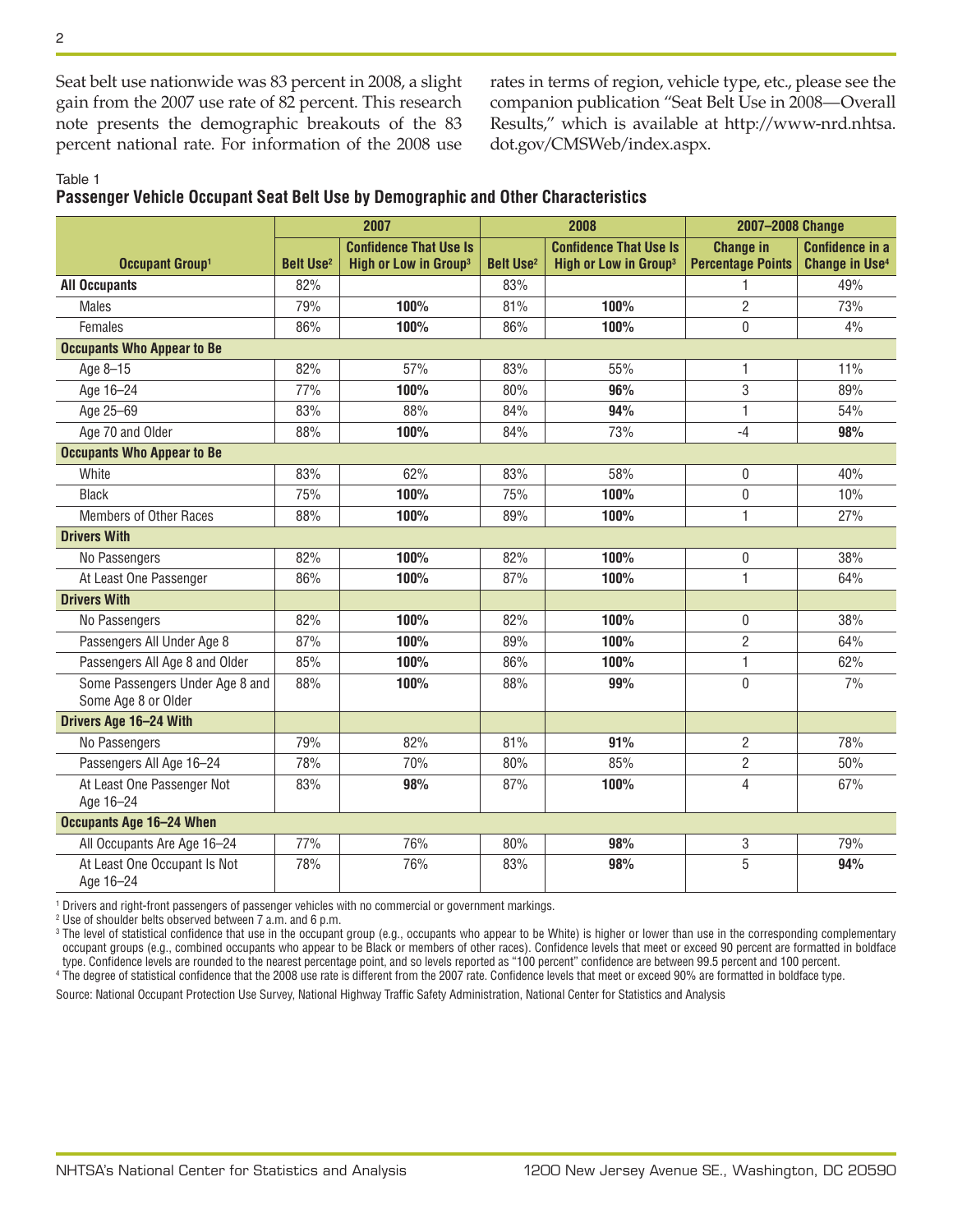### **Survey Methodology**

 The National Occupant Protection Use Survey is the vey of seat belt use in the United States. The survey only nationwide probability-based observational surobserves usage as it actually occurs at a random selection of roadway sites, and so provides the best tracking of the extent to which vehicle occupants in this country are buckling up.

#### Table 2 **Sites, Vehicles, and Occupants Observed**

| <b>Numbers of</b>        | 2007   | 2008   | <b>Percentage</b><br><b>Change</b> |
|--------------------------|--------|--------|------------------------------------|
| <b>Sites Observed</b>    | 1,534  | 1,504  | $-2%$                              |
| <b>Vehicles Observed</b> | 58.216 | 55,199 | $-5%$                              |
| Occupants Observed       | 81,646 | 79,286 | $-3%$                              |
| <b>Front Seat</b>        | 74,506 | 71.144 | $-5%$                              |

 observed from the roadside. Data is collected between to permit time to collect the variety of information collect data on the driver, right-front passenger, and up 2008 NOPUS data was collected between June 2 and The survey data is collected by sending trained observers to probabilistically sampled intersections controlled by stop signs or stoplights, where vehicle occupants are 7 a.m. and 6 p.m. Only stopped vehicles are observed required by the survey, including subjective assessments of vehicle occupants' age and race. Observers to two passengers in the second row of seats. Observers do not interview vehicle occupants, so that the NOPUS can capture the untainted behavior of occupants. The June 22, while the 2007 data was collected between June 4 and June 25, 2007.

 stopped at intersections controlled by stop signs or transit on all types of roadways. This is accomplished Although the data was collected solely from vehicles stoplights, the estimates in this publication concerning seat belt use in the front seat reflect use by occupants in by making adjustments using data from another portion of the survey that observes belt use in vehicles in transit on general roadways.

 belt use between 2007 and 2008 are identified in the table "Passenger Vehicle Occupant Seat Belt Use by result that is 90 percent or greater in the table's column 7. Because the NOPUS sites were chosen through probabilistic means, we can analyze the statistical significance of its results. Statistically significant changes in Demographic and Other Characteristics" by having a Statistical confidence levels that seat belt use in a given

 is higher or lower than in the complementary occupant delineated by changes in row shading in the table. occupant group (e.g., occupants who appear to be White) groups (e.g., combined occupants who appear to be Black or members of other races) are provided in columns 3 and 5. Such comparisons are made within categories

 The NOPUS uses a complex multistage probability sition to the newly designed sample of observation observation sites only. sample, statistical data editing, imputation of unknown values, and complex estimation and variance estimation procedures. The 2008 NOPUS continued the transites, which was implemented in 2006. The 2008 results reflect the partial incorporation of a set of observation sites from the new design (about 60%) and a set of the observation sites from the old design (about 40%). Data from 2005 and prior years was obtained from the old

 Data collection, estimation, and variance estimation for the NOPUS are conducted by Westat, Inc., under the direction of the National Center for Statistics and Analysis in NHTSA under Federal contract number DTNH22-07-D-00057.

### **Definitions**

 as "belted" if they appeared to have a shoulder belt across the front of the body. NOPUS does not observe reliably observed from the roadside. Vehicle occupants observed in the survey were counted the use of lap belts because these restraints cannot be

 The racial categories "Black," "White," and "Other acterizations by roadside observers regarding the race of vehicle occupants. Likewise observers recorded the each observed occupant. Races" appearing in the table reflect subjective charage group (8–15 years; 16–24 years; 25–69 years; and 70 years or older) that best fit their visual assessment of

## **For More Information**

 a mathematical statistician in the Mathematical Analysis Division, National Center for Statistics and tor employed by URC Enterprises, working with the Mathematical Analysis Division, National Center for This research note was written by Timothy M. Pickrell, Analysis, NHTSA, and by Tony Jianqiang Ye, a contrac-Statistics and Analysis, NHTSA. For questions regarding the information presented in this document, please contact [timothy.pickrell@dot.gov.](mailto:timothy.pickrell@dot.gov.)